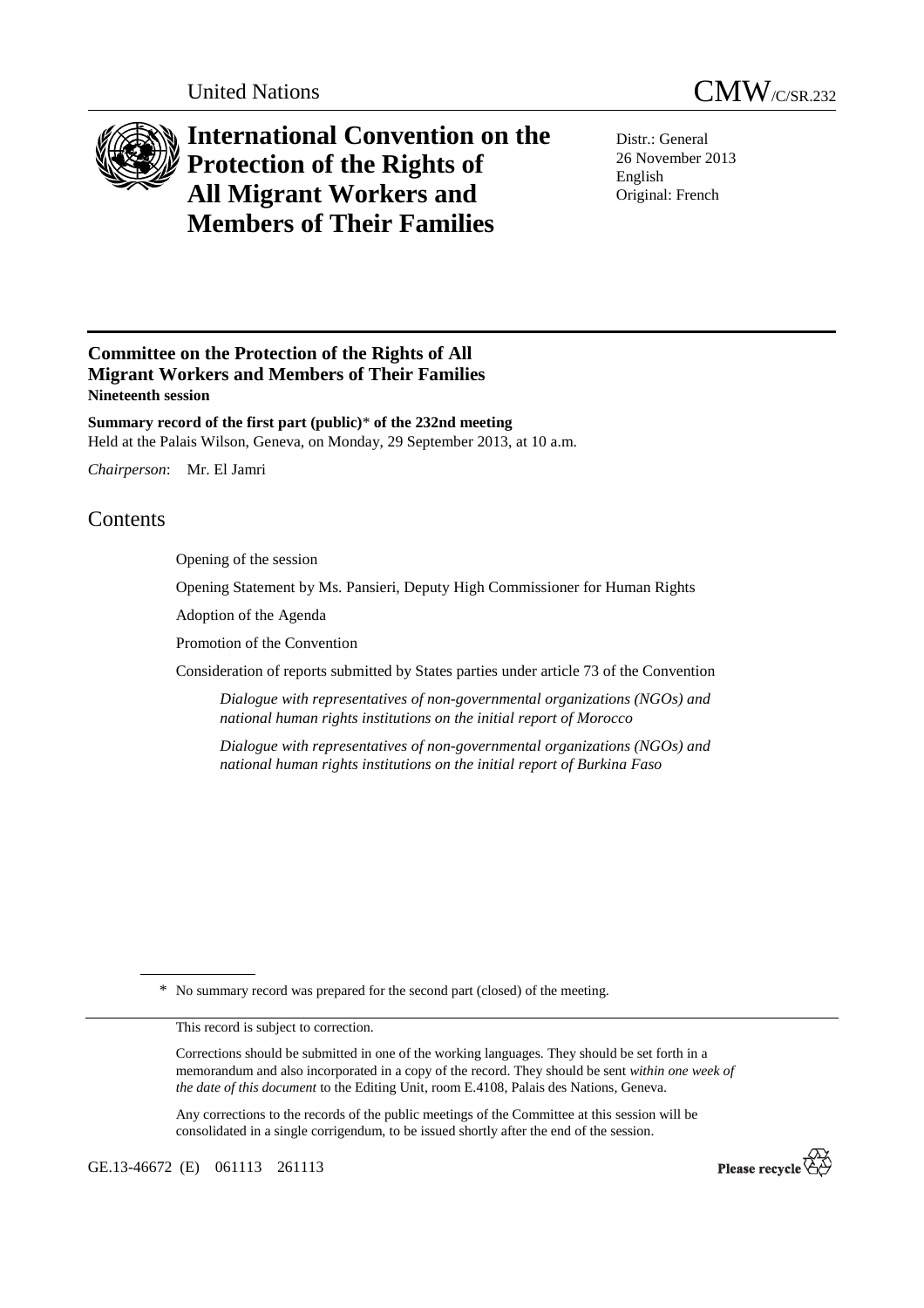*The meeting was called to order at 10.10 a.m.* 

### **Opening of the session**

1. **The Chairperson** declared open the nineteenth session of the Committee on the Protection of the Rights of All Migrant Workers and Members of Their Families.

### **Opening Statement by Ms. Pansieri, Deputy High Commissioner for Human Rights**

2. **Ms. Pansieri** (Deputy High Commissioner for Human Rights) pointed out that the Kingdom of Morocco and the International Organization for Migration (IOM) had organized a regional seminar on migration policy and human rights in Rabat on 5 July 2013 to mark the tenth anniversary of the entry into force of the International Convention on the Protection of the Rights of All Migrant Workers and Members of Their Families. Furthermore, at its sixty-eighth session, the General Assembly of the United Nations would be underscoring the links between international migration and development, particularly during the high-level dialogue on migration and development, scheduled for 3 and 4 October 2013; the discussions on the post-2015 development agenda; and the treaty body strengthening process established under international human rights instruments.

3. The common vision of the post-2015 development agenda, which was being developed within the international community, must absolutely take migration into account. Migrants must not be considered solely as commodities or fund providers, but as rightsholding human beings. In that respect, the Office of the United Nations High Commissioner for Human Rights (OHCHR) would shortly be organizing an event on domestic migrant workers, in which the Committee Chairperson would participate.

4. At the sixty-eighth session of the General Assembly, the Member States were expected to agree on a substantive resolution, the content of which was still being negotiated, on the treaty body strengthening process, in order to resolve structural problems. At the request of the co-facilitators, the 25th Annual Meeting of Chairpersons had been held in New York, from 20 to 24 May 2013. At that event, the Chairpersons had called for observance of the following five principles: strengthened human rights protection, respect for the independence of the treaty body system, reinvestment of any cost savings in the treaty body system, use of modern technologies to enhance the accessibility of treaty bodies, and a sustainable response to the challenges facing the system.

5. She acknowledged the pioneering role played by the Committee on Migrant Workers, the first to have adopted all of the recommendations in the report by the High Commissioner for Human Rights on strengthening the treaty body system (A/66/86), and which had also adopted the guidelines on the independence and impartiality of members of the human rights treaty bodies established under human rights instruments (the Addis Ababa Guidelines).

6. At its twenty-third session, the Human Rights Council had adopted resolution 23/20 on the human rights of migrants and had considered the report of the Special Rapporteur on the human rights of migrants (A/HRC/23/46) and the report of the Special Rapporteur on contemporary forms of racism, racial discrimination, xenophobia and related intolerance (A/HRC/23/56). At that session, the High Commissioner for Human Rights had pointed out that health care, education, housing and fair administration of justice were not commodities for sale to a few, but rather rights to which all were entitled without discrimination.

7. She highlighted the deep commitment of the Office of the United Nations High Commissioner for Human Rights to the ratification and application of all standards and conventions, particularly the International Convention on the Protection of the Rights of All Migrant Workers and Members of Their Families. Migration was a cross-cutting element in the four-yearly management plan of the High Commissioner for Human Rights.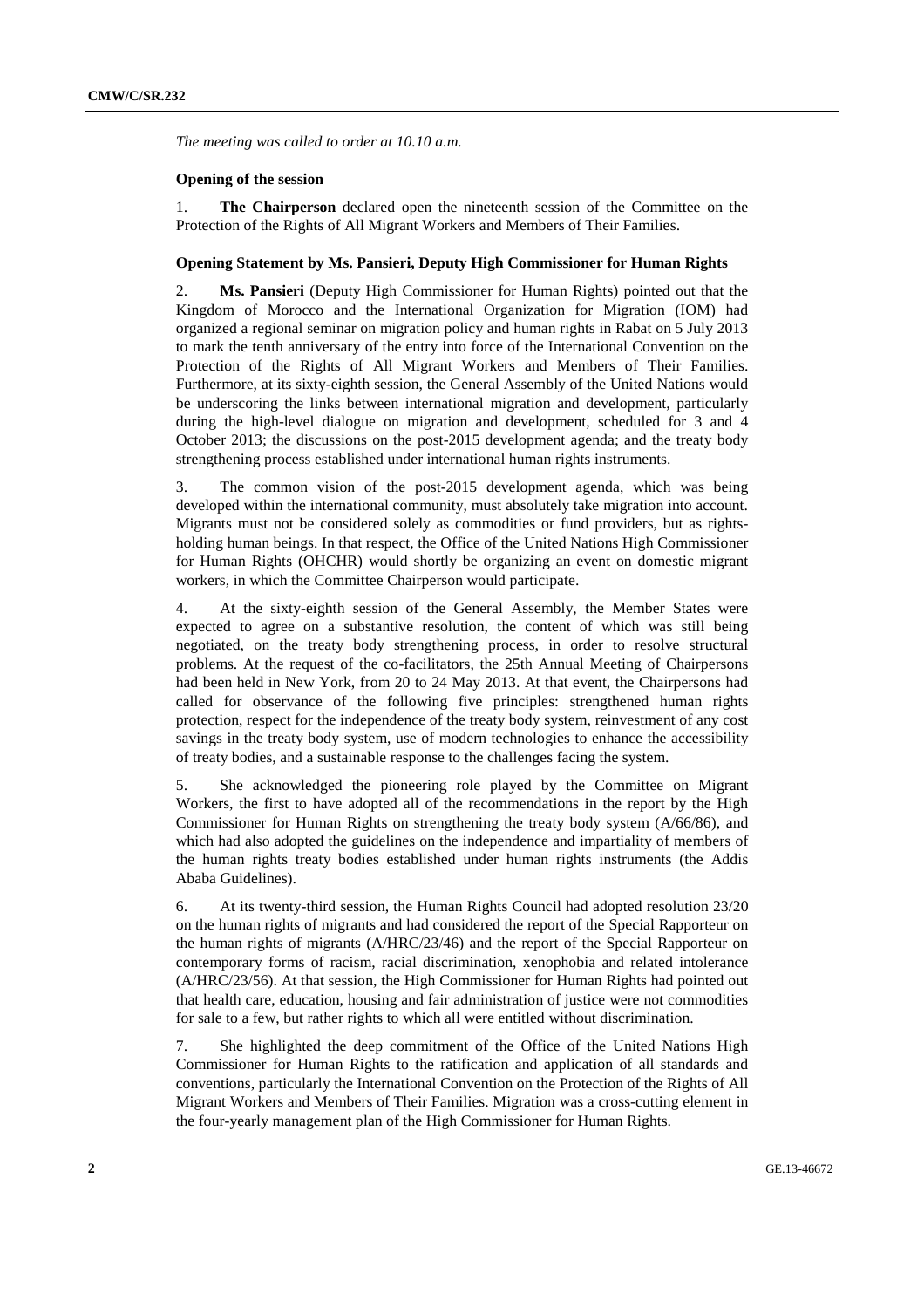8. **The Chairperson**, expressing regret at the slowdown in Convention ratifications, said that clear positions on migration were being adopted at international level. Several countries were trying to draw a distinction between the rights of migrants in a regular situation and those in an irregular situation, which posed a new challenge for the coming years. The issue would be addressed in the near future at a meeting with the representative of the European Union in Geneva. The Convention was more relevant than ever as migratory flows and cases of human trafficking and smuggling were on the rise and mechanisms to protect migration and its histories therefore remained essential.

9. He had attended the regional meeting of experts in Rabat and the meeting of treaty body chairpersons, at which it had been decided that they would meet more frequently in New York in order to facilitate contact between the chairpersons and Member States. Their physical presence in New York would enable them better to explain their actions and their positions and encourage an equal approach to the Human Rights Council and the treaty bodies, and the inclusion of migrants' rights in the post-2015 development agenda.

#### **Adoption of the Agenda** (CMW/C/19/1)

10. *The agenda was adopted.* 

#### **Promotion of the Convention**

11. **Mr. Salama** (Director, Human Rights Treaties Division, Office of the High Commissioner for Human Rights, OHCHR) recalled that the Chairperson of the Committee had played an important role as chair of the Meeting of Chairpersons, and encouraged the ongoing exchange with all stakeholders. The draft resolution currently under consideration included provisions for strengthening technical capacity, as sought by the African States and the Caribbean Community (CARICOM).

12. **The Chairperson** recalled that the videoconference held in 2012 in connection with the adoption of the Addis Ababa Guidelines had been the first stage of encounters between Member State representatives and treaty body members, enabling the latter to publicize their work, and all stakeholders to state their positions.

13. **Mr. Carrión Mena** welcoming the work of the Committee but acknowledging its continued vulnerability owing primarily to its small membership, said that it was not for Committee members as such, but rather for the United Nations Secretariat and the system as a whole, to promote ratification of the Convention. The usual procedure for promoting ratification was inadequate. Instead, what was needed was an ad hoc initiative to ensure more active State participation. It fell to OHCHR to take stock of the measures adopted to support the Committee's actions and to consider the way forward.

14. In that context, he recommended that OHCHR should focus, above all, on developed countries that took in large numbers of migrants and benefited from migratory flows but had not ratified the Convention. Lastly, since the last session, he had attended several conferences on migration in Ecuador and had contributed to the establishment of a regional trafficking observatory located in Quito.

Mr. Taghizade asked whether representatives of the same State party often presented different points of view, depending on whether they were meeting in Geneva or New York.

16. **Mr. Tall** said that he welcomed the Committee's leadership role and thanked Morocco for having organized some months previously a regional meeting on the occasion of the entry into force of the Convention. The meeting had enabled representatives of different countries in the region to address various migration issues together.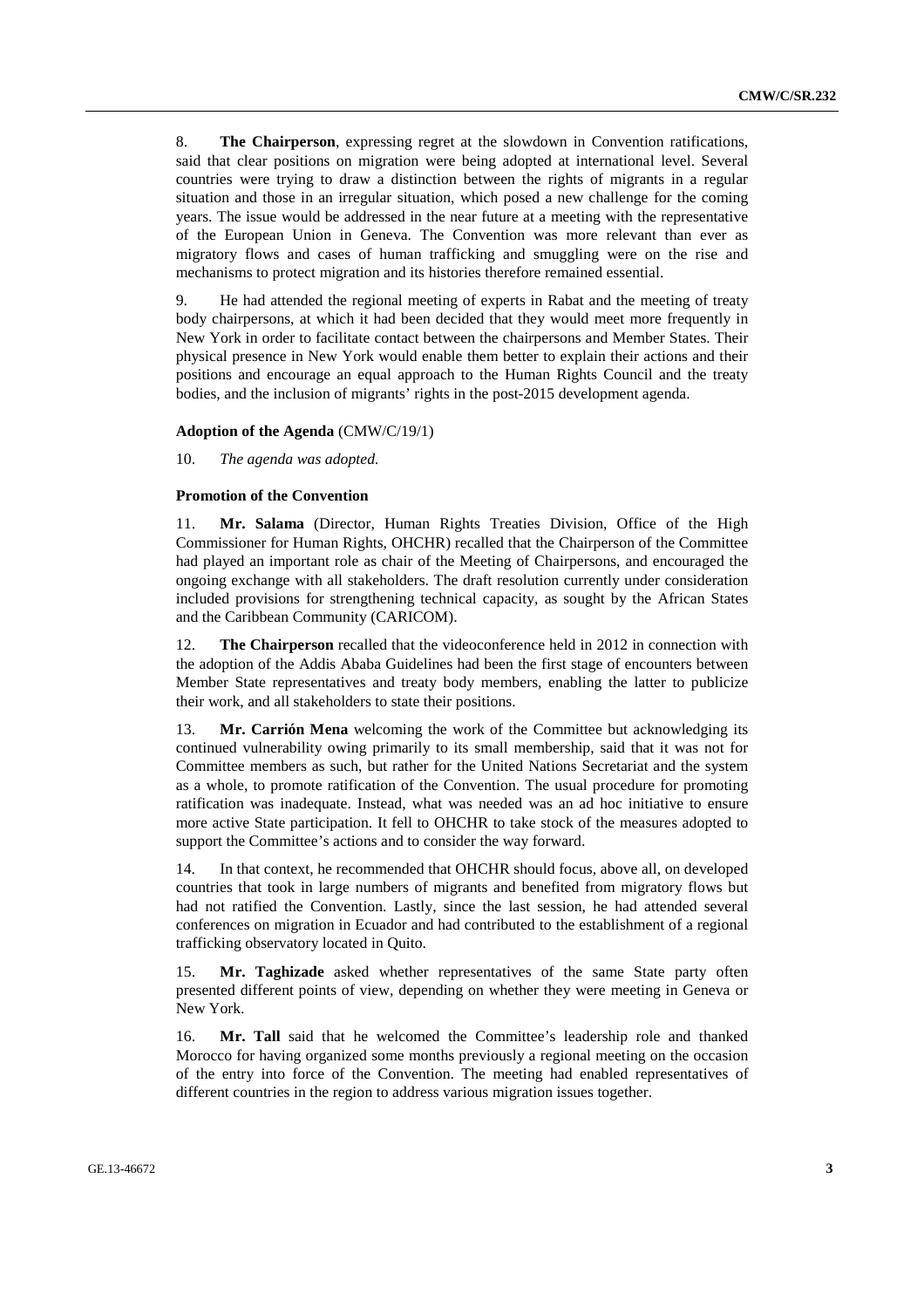17. In May 2013 he had participated, as a Committee member, in a national advocacy seminar organized by Amnesty International and the OHCHR regional office in Dakar. He would wish for similar events to support the International Convention on the Protection of the Rights of All Migrant Workers and Members of Their Families. He was concerned at the reduction in activities to promote the Convention and would like to know what measures were currently under way to further encourage ratification.

18. **Mr. Salama** (Director, Human Rights Treaties Division, OHCHR) asked Mr. Heenan to provide details on the measures taken by the High Commissioner to promote ratification of the Convention, given the decline in the number of ratifications. To his thinking, the situation was not due to insufficient measures to promote the Convention, but to a deeper crisis related to acceptance, understanding and implications of the norms and principles set out in the Convention. In addition, the Rabat meeting had revealed the dichotomy between ratification from a theoretical perspective, and the effective strengthening of human rights, which was based on concrete measures, particularly the adoption of action plans.

19. In addition to the role of OHCHR in promoting the Convention, States parties also had a responsibility in that regard and should encourage accession to the Convention, especially via bilateral and multilateral relations. The issue of State party measures to promote the values of the Convention in the context of their relations with other countries should remain permanently on the agenda of State party conferences.

20. **Mr. Heenan** (Office of the High Commissioner for Human Rights) said that he had previously occupied the post of director of the regional office in Cambodia. Although securing the Cambodian State's accession to the Convention had not been easy, the efforts of OHCHR had nevertheless borne fruit, thanks to media and public interest in the migrant rights issue. Initiatives included a conference to which the office had invited experts and ministers to enter into dialogue with the public authorities, publicize the Convention and present its advantages. The Convention had been translated into the local language, had been widely disseminated, and was shortly to be ratified by Cambodia.

21. **Mr. Kariyawasam** underscored the fact that, while migrant workers were a vulnerable population group, they were not recognized as such. Few host States had ratified the Convention to date but it was essential that they participate. The secretariat and the States parties should spearhead efforts to fill the gap. In that respect, it was gratifying that a meeting on the question of domestic migrant workers was scheduled for the high-level dialogue on migration and development.

22. **Mr. Taghizade** said that, unlike that of other instruments, the purpose of the Convention on the Protection of the Rights of All Migrant Workers and Members of Their Families was not to defend the citizens of the States parties, but rather to protect the rights of foreign nationals. The Convention was a forward-looking instrument, linked as it was to the phenomenon of globalization and based on a global vision of the world. The road was set for exponential growth of migrants in an irregular situation, and the United Nations should endeavour to anticipate developments in that light. In any event, the rights of all migrants should be protected, including those of migrants in an irregular situation.

23. **Mr. Salama** (Director, Human Rights Treaties Division, OHCHR), sharing Mr. Taghizade's opinion, said that the reason for the Committee's weaknesses was that migrant workers carried no weight in governments' views. To address that deficiency, he recommended increased resources for the Committee, and strengthening of the role of treaty body chairpersons so that the Committee's voice was heard. He also regretted the mismanagement of resources for the implementation of the Convention and hoped that the issues raised at the Rabat meeting would be more closely examined.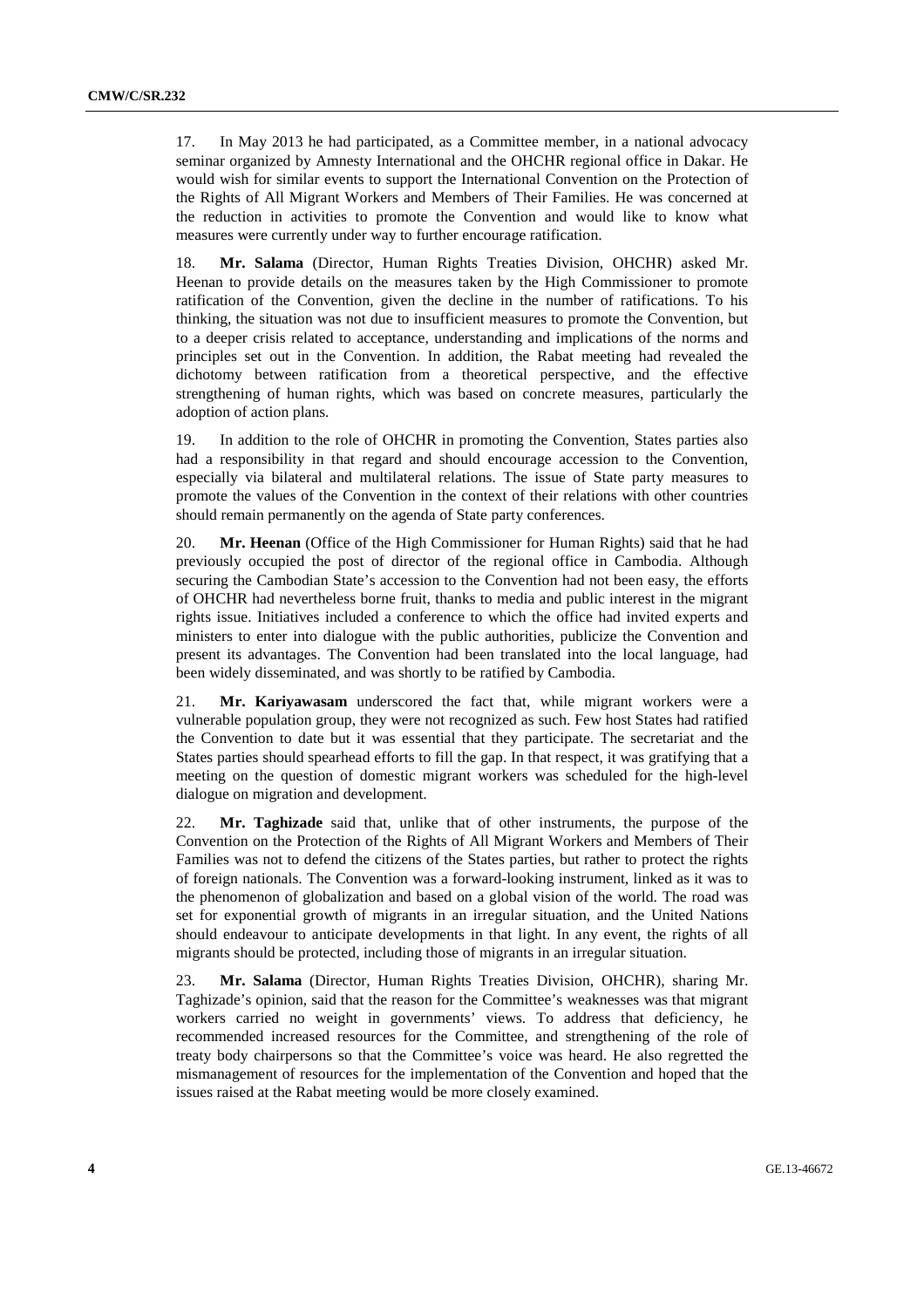## **Consideration of reports submitted by States parties under article 73 of the Convention**

*Dialogue with representatives of non-governmental organizations (NGOs) and national human rights institutions on the initial report of Morocco* 

24. **Mr. Rachidi** (Anti-racist Group for the Support and Defence of Foreigners and Migrants (GADEM)) said that the previous decade had witnessed recurring and often violent targeted repression of nationals of sub-Saharan countries in an irregular situation in Morocco. Many people had been killed as a result of direct intervention by the Moroccan and Spanish security forces. The Moroccan Government's dismissal of migrants' allegations could signal an institutionalization of violence. Notwithstanding the improvement in the handling of pregnant women and children, migrants were the victims of various practices, such as racial profiling, arbitrary detention, racism, mass expulsion, among others.

25. **Mr. Hamzaoui** (Association of Moroccan victims of arbitrary expulsion from Algeria (AMVEAA)) recalled that 45,000 Moroccan families who had been living in Algeria for decades had been forcibly expelled in 1975. Most of their members remained in a dire situation, which was why AMVEAA requested the Committee to recommend that the State party should allow victims access to all existing remedies, should call upon all competent international human rights bodies and authorities, and should support the AMVEAA initiatives to defend the rights of victims and ensure that Algeria took the Committee's 2010 recommendations into account.

26. **Mr. Jaite** (Moroccan Human Rights Association (AMDH)) said that, Morocco was no longer only a migrant transit country, but also a host country. Migrant workers were increasingly victims of violence, the shooting in autumn 2005 at the enclaves of Ceuta and Melilla, killing 17 people being but one tragic example. Furthermore, racist and xenophobic discourse was becoming commonplace, including at senior levels of government. AMDH therefore considered that Morocco should take the following measures: adopt a legislative and regulatory framework governing the entry and stay of foreigners, providing a series of guarantees for migrants; enact a law on domestic workers in accordance with international conventions and investigate their complaints of ill-treatment; take measures to combat racism against sub-Saharan migrants; abolish the impunity enjoyed by certain perpetrators of violence against migrants; ensure protection of women and children; and adopt national asylum laws.

27. **Mr. Chahboun** (Moroccan Human Rights Organization (OMDH)) called on the Moroccan Government to ratify the International Labour Organization (ILO) Forced Labour Convention, 1930 (No. 29) and the Freedom of Association and Protection of the Right to Organise Convention, 1948 (No. 87), and the Optional Protocol to the Convention on the Rights of the Child on a communications procedure. He recommended that the Moroccan Government should examine and amend Act No. 02/03 on migration, its provisions not being in line with international law. He also requested that the European Union fulfil its responsibilities to Moroccan workers and migrants.

28. **Mr. Kassou** (National Human Rights Council of Morocco (CNDH)) called on the public authorities, all social actors and partner countries of Morocco to join forces to develop and implement a genuine public policy to protect rights, based on international cooperation, and including civil society. In that context, the Moroccan Government should put in place a national legal and institutional asylum framework, that encouraged the integration of refugees and asylum seekers in Morocco. It should also develop and implement exceptional measures to regularize the status of certain categories of migrants in an irregular administrative situation, and guarantee them effective access to justice; devise a training programme for authorities responsible for migrants; and protect, in particular,